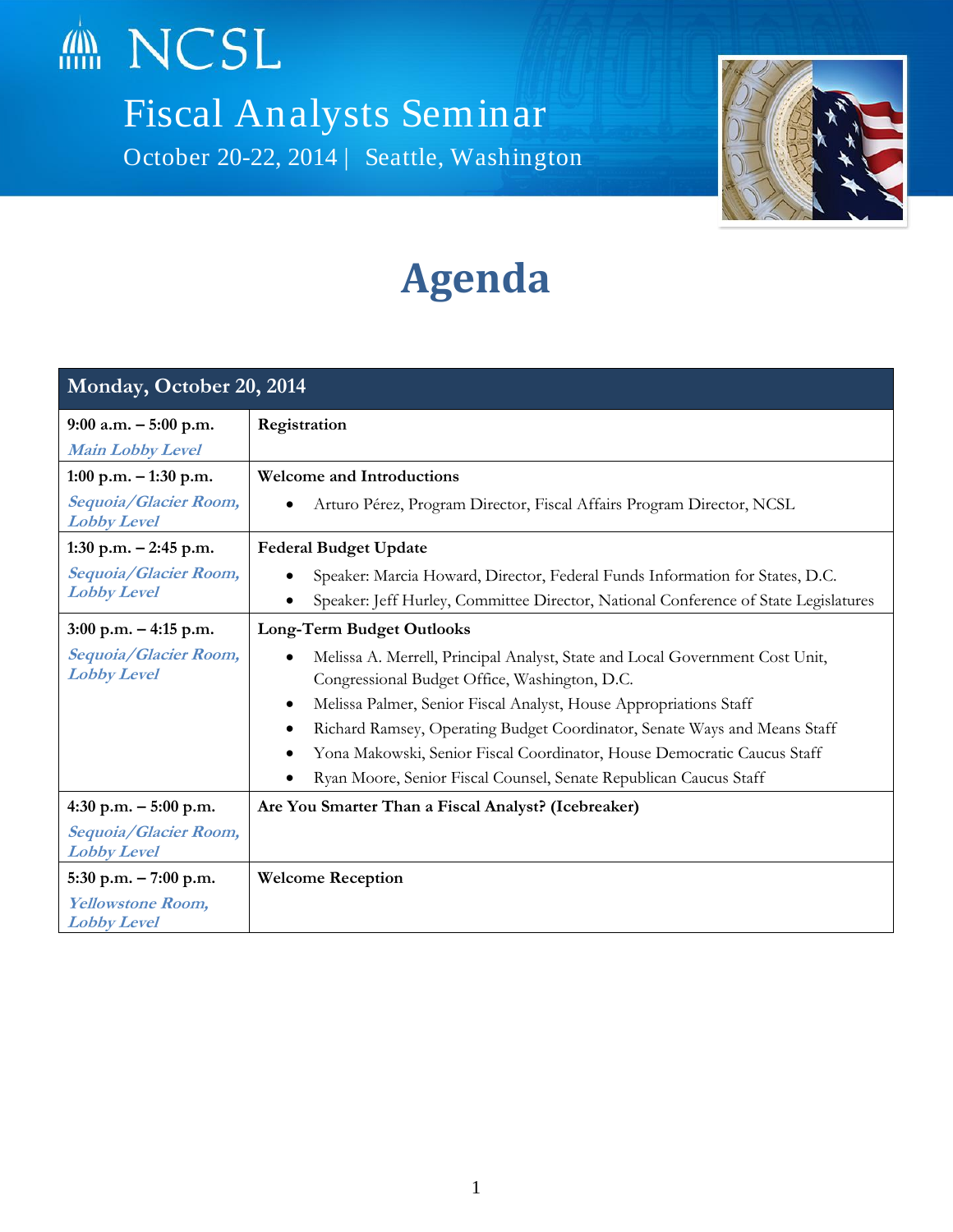## **Tuesday, October 21, 2014**

| 7:30 a.m. $-8:30$ a.m.<br>Sequoia/Glacier Room,<br><b>Lobby Level</b>    | <b>Breakfast</b>                                                                                                                                                                                                                                                                                           |
|--------------------------------------------------------------------------|------------------------------------------------------------------------------------------------------------------------------------------------------------------------------------------------------------------------------------------------------------------------------------------------------------|
| $8:30$ a.m. $-9:30$ a.m.<br>Sequoia/Glacier Room,<br><b>Lobby Level</b>  | Agency Budget Requests: Key Questions and Things to Look For                                                                                                                                                                                                                                               |
|                                                                          | Dave Johnson, Budget Coordinator, House Appropriations Committee, Washington                                                                                                                                                                                                                               |
|                                                                          | Patrick Goldsmith, Director, House Fiscal Division, Louisiana<br>$\bullet$                                                                                                                                                                                                                                 |
| $9:45$ a.m. $-10:45$ a.m.<br>Sequoia/Glacier Room,<br><b>Lobby Level</b> | Data Mapping Tools: Excel and Beyond<br>Jonathan Ball, Director, Office of the Legislative Fiscal Analyst, Utah<br>Thomas Young, Economist, Office of the Legislative Fiscal Analyst, Utah<br>Tom Jensen, Administrator, Legislative Evaluation and Accountability Program<br>(LEAP) Committee, Washington |
|                                                                          | Michael Mann, Managing Consultant, Legislative Evaluation and Accountability                                                                                                                                                                                                                               |
|                                                                          | Program (LEAP) Committee, Washington                                                                                                                                                                                                                                                                       |
|                                                                          | Catrina Lucero, Fiscal Analyst, Office of Program Research (OPR) Washington State<br>$\bullet$<br>House of Representatives, Washington                                                                                                                                                                     |
| 11:00 a.m. $-$ 12:15 p.m.                                                | <b>Revenue/Tax Policy</b>                                                                                                                                                                                                                                                                                  |
| <b>Yellowstone Room,</b>                                                 | <b>Forecasting Techniques and Methods</b>                                                                                                                                                                                                                                                                  |
| <b>Lobby Level</b>                                                       | Discussion Leader: Jim Landers, Director, Fiscal & Management Analysis Legislative<br>Services Agency, Indiana                                                                                                                                                                                             |
| 11:00 a.m. $-$ 12:15 p.m.                                                | Health Care/Medicaid                                                                                                                                                                                                                                                                                       |
| <b>Carlsbad Room, Lower</b><br><b>Level</b>                              | Medicaid Forecasting: Challenges and Opportunities                                                                                                                                                                                                                                                         |
|                                                                          | Elaine Deschamps, Deputy Director Caseload Forecast Council, Washington                                                                                                                                                                                                                                    |
| 11:00 a.m. $-$ 12:15 p.m.                                                | Transportation                                                                                                                                                                                                                                                                                             |
| <b>Yosemite Room, Third</b>                                              | The Future of Federal Transportation Funding: MAP-21 Reauthorization and Beyond                                                                                                                                                                                                                            |
| <b>Floor</b>                                                             | Ben Husch, Committee Director, Infrastructure and Natural Resources Committee,<br>$\bullet$<br><b>NCSL</b>                                                                                                                                                                                                 |
| 11:00 a.m. $-$ 12:15 p.m.                                                | Corrections                                                                                                                                                                                                                                                                                                |
| <b>McKinley Room, Third</b><br>Floor                                     | Follow the Money: Tracking Costs and Savings of Corrections Legislation<br>Ellen McCann, Officer, The Pew Charitable Trusts Public Safety Performance Project<br>$\bullet$<br>Linda Gilbert, Principal Legislative Analyst, Oregon Legislative Fiscal Office                                               |
| $12:15$ p.m. $-1:15$ p.m.                                                | Lunch                                                                                                                                                                                                                                                                                                      |
| Sequoia/Glacier Room,<br><b>Lobby Level</b>                              | Remarks by Peggy Piety, Senior Staff Attorney, Indiana Legislative Services Agency<br>and NCSL Staff Chair                                                                                                                                                                                                 |
| 1:30 p.m. $-2:45$ p.m.                                                   | <b>Revenue/Tax Policy</b>                                                                                                                                                                                                                                                                                  |
| <b>Yellowstone Room,</b><br><b>Lobby Level</b>                           | Forecasting the Forecast (overview of forecasting and critical questions to ask)<br>Discussion Leader: Michael Calvert, Director, Legislative Fiscal Office, Nebraska                                                                                                                                      |
| 1:30 p.m. $-2:45$ p.m.                                                   | Health Care/Medicaid                                                                                                                                                                                                                                                                                       |
| <b>Carlsbad Room, Lower</b><br><b>Level</b>                              | Super Utilizers: Who Are They and How States are Addressing Their Needs<br>David Mancuso, Director of Research and Data Analysis Division, Washington State<br>Department of Social and Health Services                                                                                                    |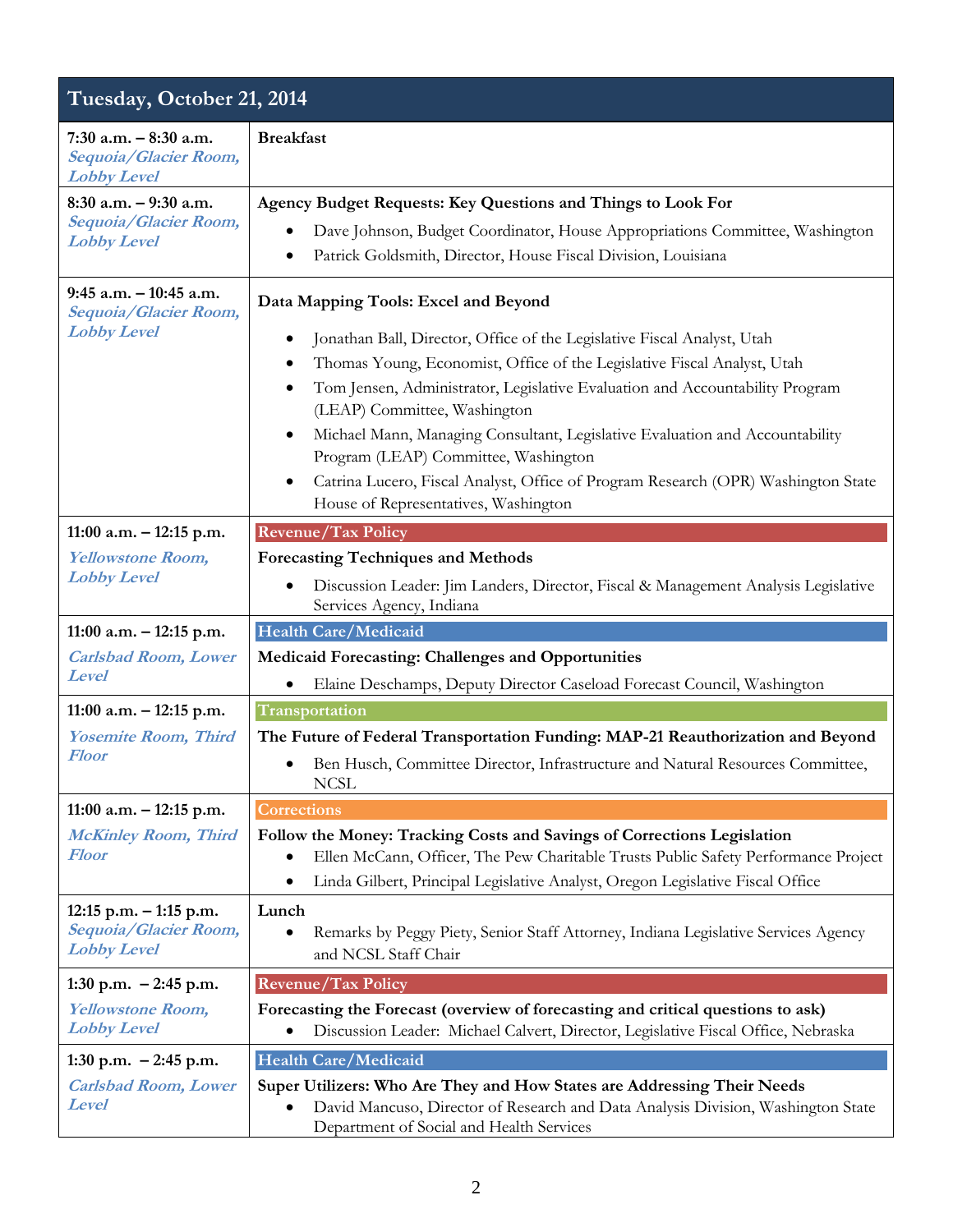| 1:30 p.m. $-2:45$ p.m.                            | Transportation                                                                                                                              |  |
|---------------------------------------------------|---------------------------------------------------------------------------------------------------------------------------------------------|--|
| <b>Yosemite Room, Third</b><br><b>Floor</b>       | States Leading the Way: The Quest for Sustainable Transportation Funding                                                                    |  |
|                                                   | Jason Powell, Legislative Analyst, Senate Finance Committee, Virginia                                                                       |  |
| 1:30 p.m. $-2:45$ p.m.                            | <b>Corrections</b>                                                                                                                          |  |
| <b>McKinley Room, Third</b><br><b>Floor</b>       | <b>What Works: Cost-Effective Corrections Strategies</b>                                                                                    |  |
|                                                   | Steve Aos, Director, Washington State Institute for Public Policy                                                                           |  |
|                                                   | Jon Courtney, Ph.D., Program Evaluation Manager, New Mexico Legislative Finance<br>$\bullet$<br>Committee                                   |  |
| $3:00$ p.m. $-4:00$ p.m.                          | Reviewing Reports and Studies: The Legislative Fiscal Analyst as an Informed                                                                |  |
| Sequoia/Glacier Room,<br><b>Lobby Level</b>       | Consumer<br>Steve Aos, Director, Washington State Institute for Public Policy, Washington<br>٠                                              |  |
|                                                   |                                                                                                                                             |  |
| 4:00 p.m. $-5:00$ p.m.<br>Sequoia/Glacier Room,   | Recreational and Medical Marijuana: What a Fiscal Analyst Needs to Know<br>Larson Silbaugh, Senior Economist, Legislative Council, Colorado |  |
| <b>Lobby Level</b>                                | Rick Garza, Director, Liquor Control Board, Washington<br>$\bullet$                                                                         |  |
|                                                   | Mike Kashmar, Chief Financial Officer, Liquor Control Board, Washington                                                                     |  |
| 6:00 p.m. $-8:00$ p.m.                            | Reception - World Trade Center, 2211 Alaska Way, Pier 66                                                                                    |  |
|                                                   | <b>Transportation provided</b>                                                                                                              |  |
| Wednesday, October 22, 2014                       |                                                                                                                                             |  |
|                                                   |                                                                                                                                             |  |
| $7:30$ a.m. $-8:30$ a.m.<br>Sequoia/Glacier Room, | <b>Breakfast</b>                                                                                                                            |  |
|                                                   |                                                                                                                                             |  |
| <b>Lobby Level</b>                                |                                                                                                                                             |  |
| $8:30$ a.m. $-9:45$ a.m.                          | <b>Revenue/Tax Policy</b>                                                                                                                   |  |
| <b>Yellowstone Room,</b>                          | <b>Evaluating Tax Incentives</b>                                                                                                            |  |
| <b>Lobby Level</b>                                | Keenan Konopaski, Legislative Auditor, Washington                                                                                           |  |
|                                                   | John Woolley, Deputy Legislative Auditor, Washington<br>$\bullet$                                                                           |  |
|                                                   | Julie Srey, Associate, The Pew Charitable Trusts, District of Columbia                                                                      |  |
| $8:30$ a.m. $-9:45$ a.m.                          | Health Care/Medicaid                                                                                                                        |  |
| <b>Carlsbad Room, Lower</b><br><b>Level</b>       | Paying for Value in Medicaid                                                                                                                |  |
|                                                   | Melissa Hansen, Program Principal, National Conference of State Legislatures                                                                |  |
|                                                   | David Reynolds, Senior Fiscal Analyst, Indiana Senate Republicans<br>$\bullet$<br>٠                                                         |  |
| $8:30$ a.m. $-9:45$ a.m.                          | Linda Ames, Principal Legislative Fiscal Analyst, Oregon<br>Transportation                                                                  |  |
| <b>Yosemite Room, Third</b>                       | Lockboxes and Legislation: State Efforts to Dedicate and Protect Transportation                                                             |  |
| Floor                                             | <b>Revenues</b>                                                                                                                             |  |
|                                                   | Al Runde, Legislative Fiscal Bureau, Wisconsin                                                                                              |  |
| $8:30$ a.m. $-9:45$ a.m.                          | <b>Corrections</b>                                                                                                                          |  |
| <b>McKinley Room, Third</b>                       | <b>Budgeting for Community Corrections</b>                                                                                                  |  |
| Floor                                             | Peggy McGarry, Director, Center on Sentencing and Corrections, Vera Institute of                                                            |  |
|                                                   | Justice<br>John Walz, Fiscal Analyst, Minnesota House of Representatives<br>$\bullet$                                                       |  |